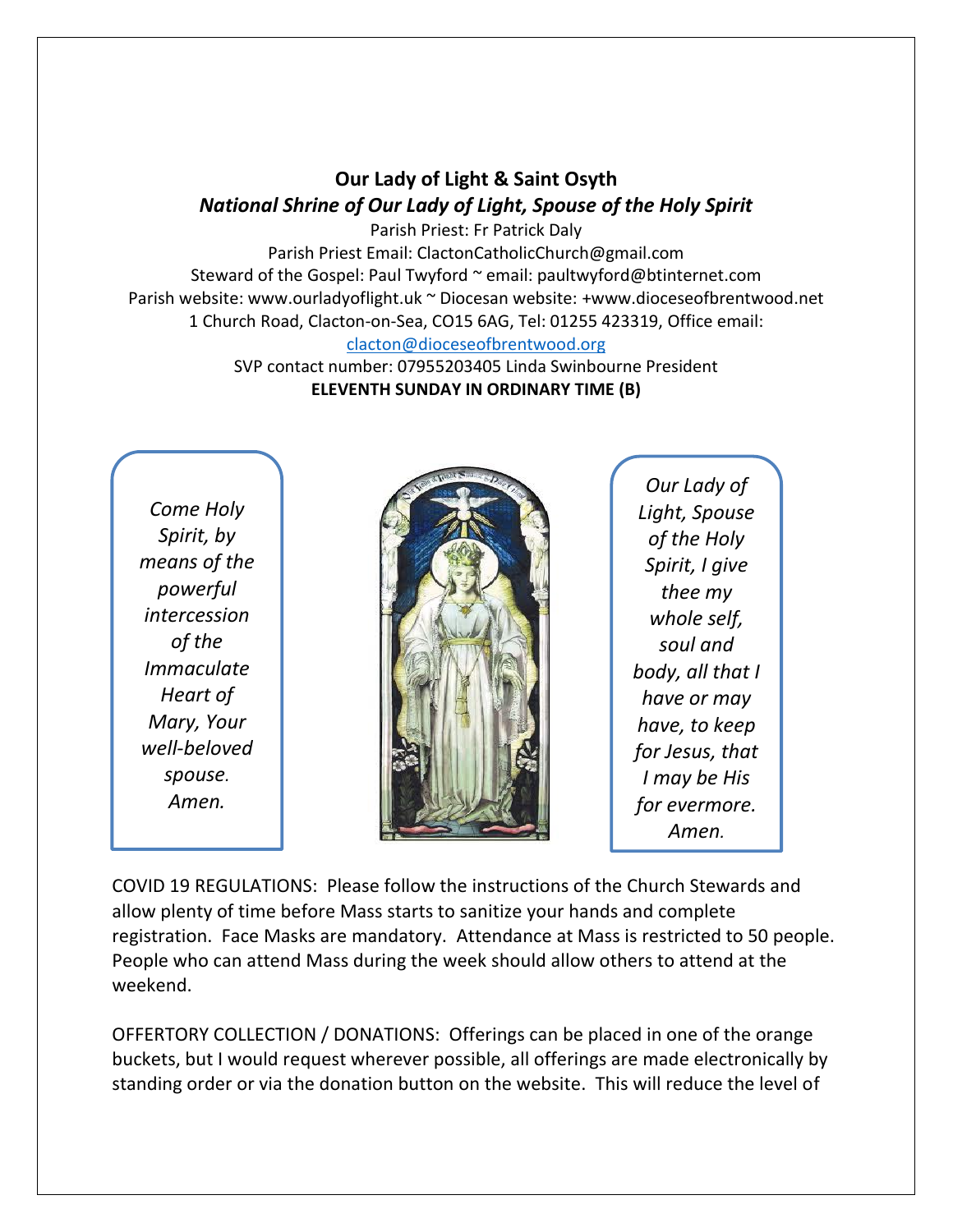risk to our collection counters and those who will need to visit the bank. The bank details are: **Bank Title: Catholic Church Clacton-on-Sea, Sort Code 401322, Account Number: 41020463.** Members of the gift-aid scheme should quote their name and gift aid number in the Reference. Funds received last week:

Electronic Offerings £1357.00 of which £997.00 was gift aided.

Collection Offerings £247.50 of which £120.00 was gift aided.

Second Collection for Sick Clergy: £258.30.

Thank you for your generosity, for Gift Aiding your offerings, and for your support of the parish. Fr Patrick.

## MARK 4:26-34

In today's Gospel from Mark, Jesus speaks to us in a parable. What is a parable? A parable is a story which conveys a truth in a concrete, vivid and pictorial way. What is the truth that Our Lord is trying to convey to us in this parable?

The Kingdom of God arrived with the birth of Jesus Christ: God incarnate through the Holy Spirt, and the Blessed Virgin Mary. Jesus Christ is the Word incarnate. He is the man who throws the Word of God onto the earth. The Word of God does not return to Jesus but quietly yet powerfully grows in His Church until it is fully established by Him at the final judgement. The seed seeks good soil in the hearts, minds, and souls of humanity. How can we be good soil for the seed? If we are to be good soil, we must serve the Word. We must listen to the Word of God and be fruitful soil. We must not keep the sprouting seed to ourselves, we must be fruitful and share it with others. Each of us who carries the Word in their souls grows the Word into the Kingdom of God upon earth.

We tend to get despondent about the growth of the Church in today's world. As you are aware, I am the Diocesan Director for Missio. Missio is the official Catholic charity for Mission in the developing world. Missio has been helping the Church in Vietnam to recover from four decades of Communist suppression. The priests were imprisoned, all church property confiscated, and worship outlawed by the state. Today there are 2600 seminarians in just the Diocese of Saigon and the Church is growing everywhere. The people of Vietnam have received the Word of God and treasured it in their hearts and souls. The Church has grown from the smallest of seeds into the largest of trees. We are fed at Mass at two tables. These tables are the table of the Word and the table of the Holy Eucharist. The Word of God tells us how we should live. The Holy Eucharist, the Body and Blood of Jesus Christ, gives us the graces and strength to live a life of the Word. As we share the Word of God with others, we may not see the immediate effect of our efforts, but we can be assured that through the action of the Holy Spirit, the Word will never come back to us but will grow in the hearts and souls of others.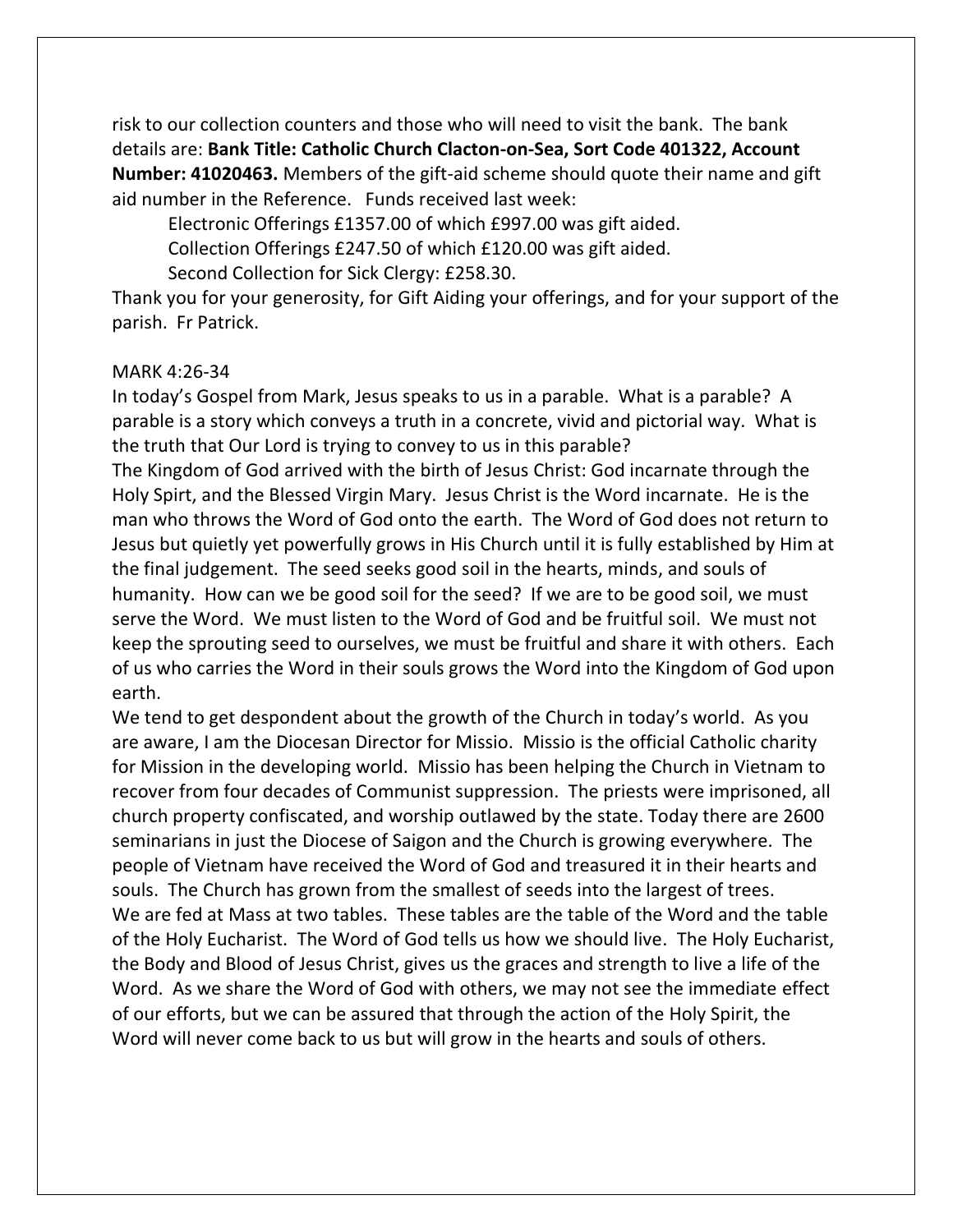BISHOP ALAN VISITATION: Will be visiting the Parish on Tuesday  $27<sup>th</sup>$  July to preside at a Mass for the sick at 11.00 am. There will be a parish reception in the parish hall following the Mass. At this stage, we need volunteers to prepare homemade cakes for the reception. If you can help, please contact Julie Fitzgerald on 431885. Further details to follow.

SECOND COLLECTION: There will be a second collection for 'The Day for Life' next weekend at all Masses. You can put the money in one of the black buckets, pay on the Donation Button on the website, or pay directly on-line quoting 'Life'.

THE DIOCESAN VICARIATE FOR ADULT FORMATION: New website called 'Threshold of Hope'. See Fr Paschal Uche's video http://youtu.be/gMBHsuQRBtE.

FR PATRICK: Will be on annual leave from  $21^{st}$  June to  $2^{nd}$  July. Fr John Downey of the Verona Fathers will be covering the Masses over the weekend  $26<sup>th</sup>$  &  $27<sup>th</sup>$  June and will be making an appeal for the community.

| Saturday 12 <sup>th</sup> June. | 9.30 am.              | MASS: Kristina, Jason & Baby       |
|---------------------------------|-----------------------|------------------------------------|
| The memorial of The             |                       | Joseph Intentions.                 |
| Immaculate Heart of Mary.       |                       | Kristina & Jason.                  |
| Saturday 12 <sup>th</sup> June. | 11.00 am to 12.00 am. | <b>SACRAMENT OF</b>                |
|                                 |                       | <b>RECONCILIATION:</b>             |
|                                 |                       | Confessions will be heard in       |
|                                 |                       | the Sacristy. Please tell the      |
|                                 |                       | Steward that you wish to go        |
|                                 |                       | to confession.                     |
| Saturday 12 <sup>th</sup> June. | 11.00 am to 1.00 pm.  | Church is open for private         |
|                                 |                       | prayer with Exposition of the      |
|                                 |                       | <b>Blessed Sacrament.</b>          |
| Saturday 12th June.             | 6.00 pm.              | <b>MASS: Alice Redmond RIP</b>     |
| Vigil of the Eleventh Sunday    |                       | Mary & John Murray.                |
| in Ordinary Time. (B)           |                       |                                    |
| Sunday 13 <sup>th</sup> June.   | 8.30 am.              | <b>MASS: Catherine &amp; David</b> |
| The Eleventh Sunday in          |                       | Hammond, Thomas, Daniel &          |
| Ordinary Time. (B)              |                       | David Bewers.                      |
|                                 |                       | Parish.                            |
|                                 |                       |                                    |
|                                 |                       |                                    |

## **THE FOLLOWING MASSES WILL BE OPEN TO A MAXIMUM OF 50 PEOPLE IN THE CHURCH.**